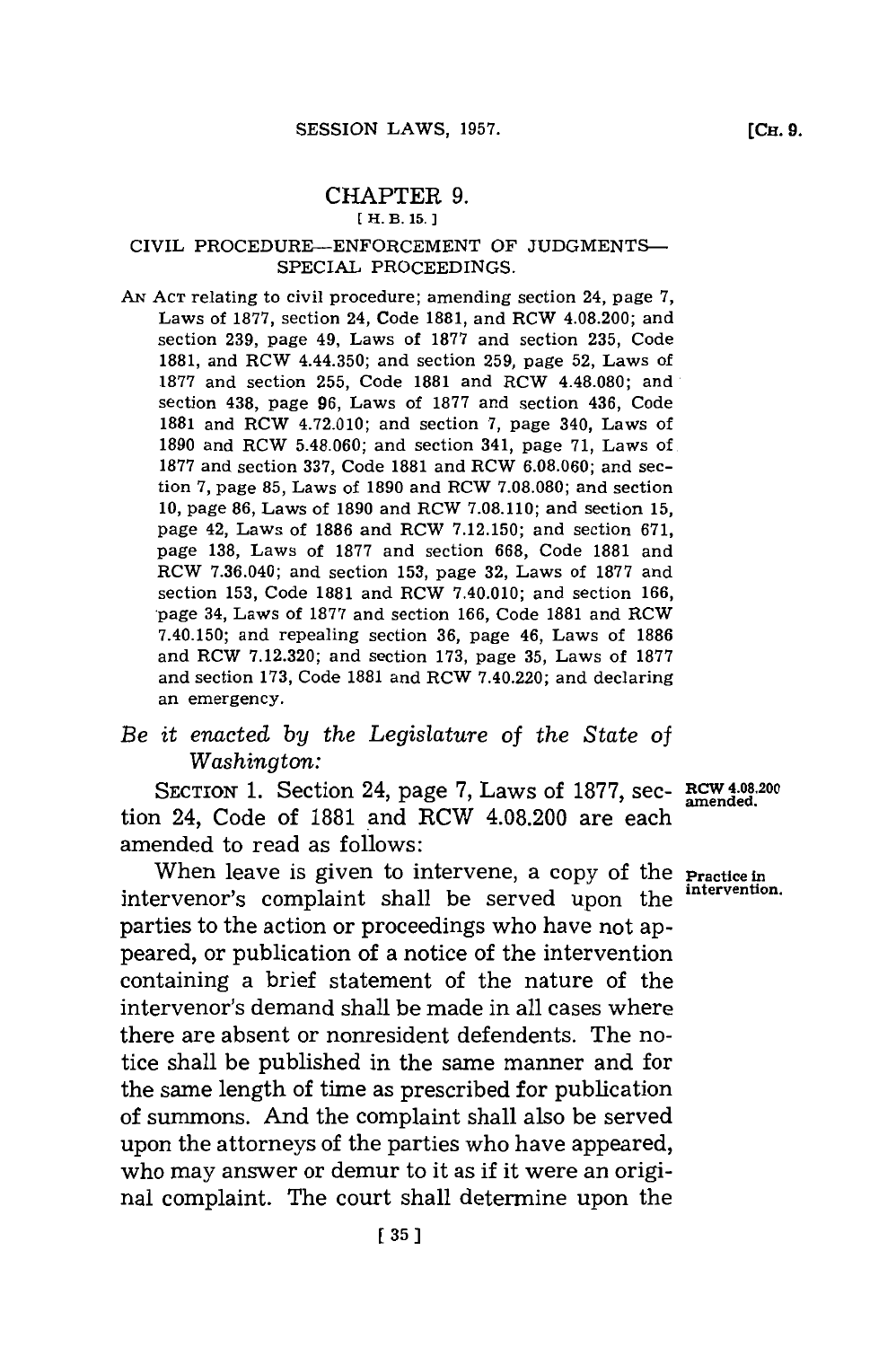rights of the intervenor at the same time the action is decided, and if the claim of the party intervening is not sustained, he shall pay all costs incurred **by Proviso,** the intervention: *Provided,* That no intervention shall be cause for delay in the trial of an action between the original parties thereto.

**RCW 4.44.350** SEc. 2. Section **239,** page 49, Laws of **1877,** section 235, Code 1881 and RCW 4.44.350 are each amended to read as follows:

**Court recess** While the jury is absent the court may adjourn **while jury is out,** from time to time, in respect to other business, but it is nevertheless to be deemed open for every purpose connected with the cause submitted to the jury until a verdict is rendered or the jury discharged.

**255,** Code **1881** and RCW 4.48.080 are each amended

**RCW 4.48.080** SEC. **3.** Section **259,** page **52,** Laws of **1877,** section **amended.**

filing referee's<br>report.

to read as follows:

**Proceedings on** The reort shall be filed with the clerk. Either party may, within such time as may be prescribed **by** the rules of the court, or **by** special order, move to set the same aside, or for judgment thereon, or such order or proceeding as the nature of the case may require.

**RCW 4.72.010** SEc. 4. Section 438, page **96,** Laws of **1877,** section 436, Code 1881 and RCW 4.72.010 are each amended to read as follows:

**Vacation, mod-** The superior court in which a judgment or final incation of  $\frac{1}{2}$  in  $\frac{1}{2}$  order has been rendered or made shall have nower judgment<del>s carefored and</del> order has been rendered, or made, shall have power to vacate or modify such judgment or order:

> **(1) By** granting a new trial for the cause, within the time and in the manner, and for any of the causes prescribed **by** the rules of court relating to new trials.

> (2) **By** a new trial granted in proceedings against defendent served **by** publication only as prescribed in RCW 4.28.200.

**(3)** For mistakes, neglect or omission of the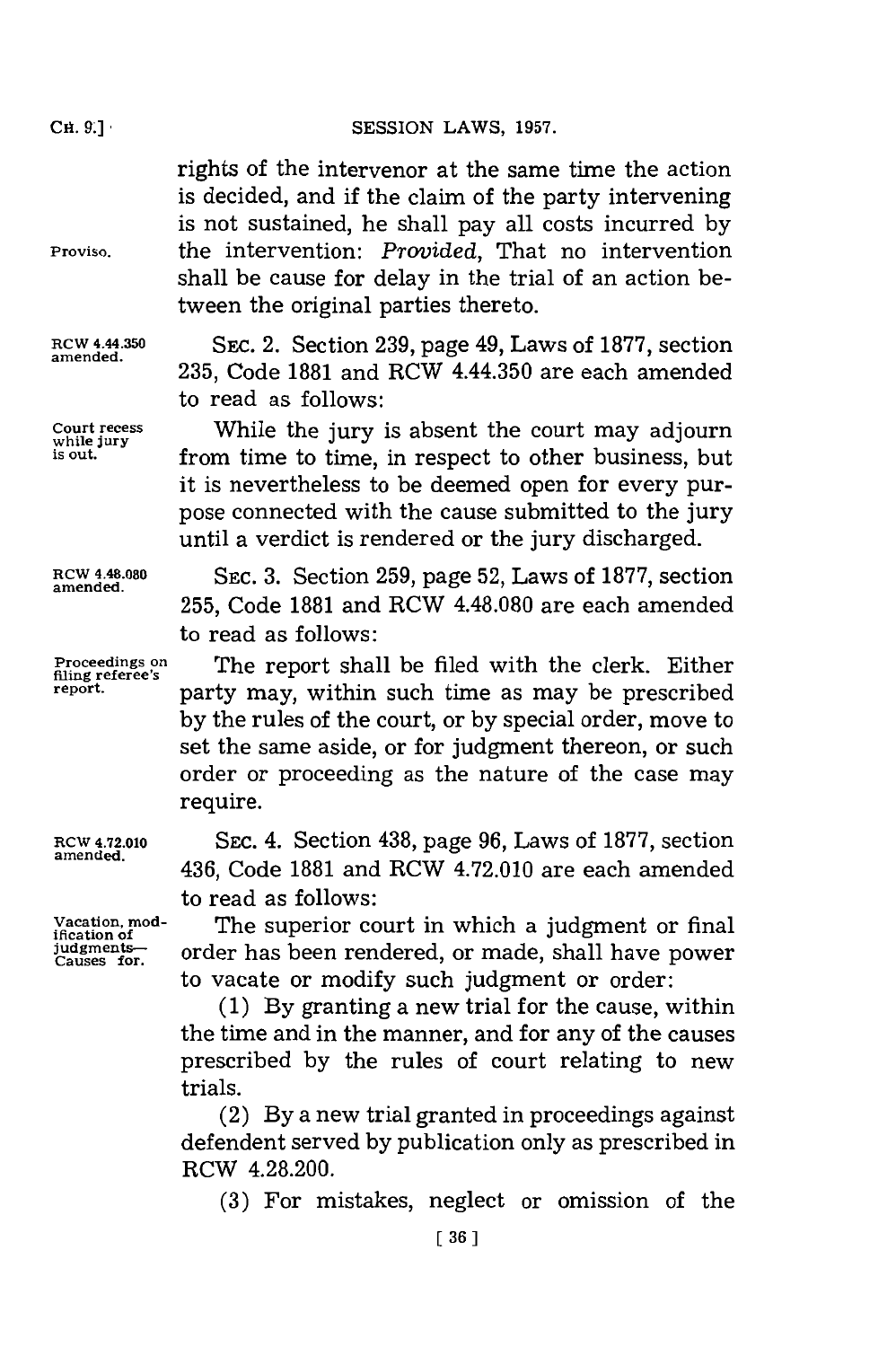clerk, or irregularity in obtaining a judgment or order.

(4) For fraud practiced **by** the successful party in obtaining the judgment or order.

**(5)** For erroneous proceedings against a minor or person of unsound mind, when the condition of such defendant does not appear in the record, nor the error in the proceedings.

**(6)** For the death of one of the parties before the judgment in the action.

**(7)** For unavoidable casualty, or misfortune preventing the party from prosecuting or defending.

**(8)** For error in a judgment shown **by** a minor, within twelve months after arriving at full age.

**SEC. 5.** Section **7,** page 340, Laws of **1890** and **RCW 5.48.060 amended.** RCW **5.48.060** are each amended to read as **follows:**

In case of the loss or destruction **by** fire or other- **Replacement** wise of the records, or any part thereof, of any pro- **blue** records, bate court or superior court having probate jurisdiction, the judge of any such court may proceed, upon its own motion, or upon application in writing of any party in interest, to restore the records, papers, and proceedings of either of said courts relating to the estates of deceased persons, including recorded wills, wills probated, or filed for probate in such courts, all marriage records and all other records and proceedings, and for the purpose of restoring said records, wills, papers or proceedings, or any part thereof, may cause citations or other process to be issued to any and all parties to be designated **by** him, and may compel the attendance in court of any and all witnesses whose testimony may be necessary to the establishment of any such record or part thereof, and the production of any and all written or documentary evidence which may be **by** him deemed necessary in determining the true import and effect of the original record, will, paper, or other document belonging to the files of said courts; and may make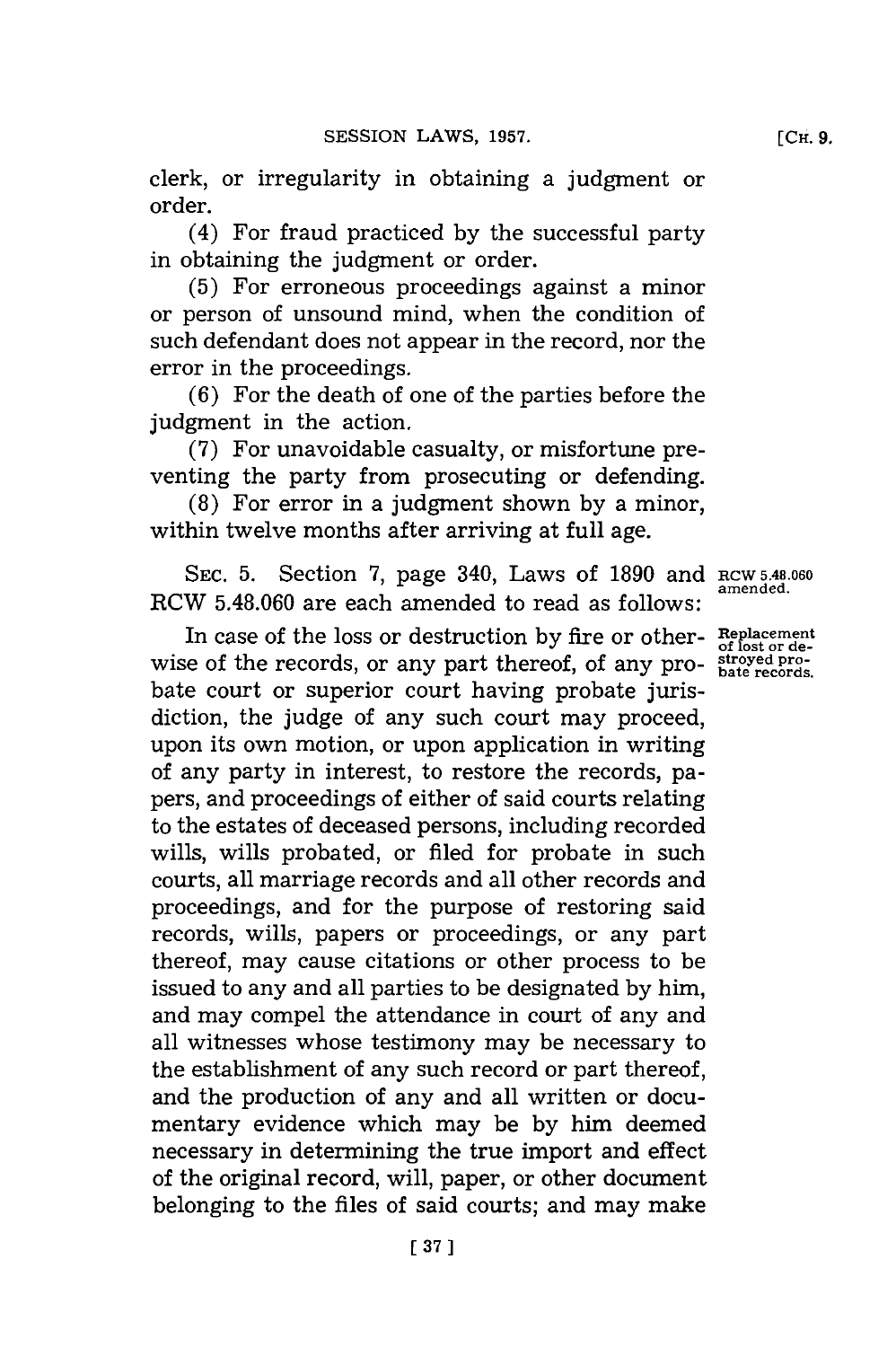such orders and decrees establishing such original record, will, paper, document or proceeding, or the substance thereof, as to him shall seem just and proper.

**ROW 6.08.060 amended.**

**stay ofexecu- tion-Judg-ment against sureties.**

**incw 7.08.080 amended.**

**Assignment for benefit of creditors-Excepios to**

**RCW 7.08.110 amended.**

**Assignment for benefi Of creditors-Not void, when.**

**SEC. 6.** Section 341, page **'71,** Laws of **1877,** section **337,** Code **1881** and RCW **6.08.060** are each amended to read as follows:

**If** the judgement is not satisfied, at any time after the expiration of the period for which execution has been stayed, the plaintiff, may, upon motion supported **by** an affidavit that such judgment or any part thereof is unpaid, and stating how much still remains due thereon, have judgment against the sureties upon said bond, for the balance remaining due, and have an execution therefor, upon which no stay shall be allowed.

**SEC. 7.** Section **7,** page **85,** Laws of **1890** and RCW **7.08.080** are each amended to read as follows:

Any person interested may appear within three months after filing such report and file with said clerk any exceptions to the claim or demand of any creditor, and the clerk shall forthwith cause notice thereof to be given to the creditor, which shall be served and returned as in case of summons, and the said court shall proceed to hear proof of the parties in the premises, and shall render such judgment therein as shall be just, and may allow a trial **by** jury thereon.

**SEC. 8.** Section **10,** page **86,** Laws of **1890** and RCW **7.08.110** are each amended to read as follows: No assignment shall be declared fraudulent or void for want of any list or inventory as provided in RCW **7.08.010** through **7.08.170.** The court or judge may, upon application of the assignee, or any creditor, compel the appearance in person of the debtor before such court or judge to answer under oath such matters as may then and there be inquired of him; and such debtor may then and there be fully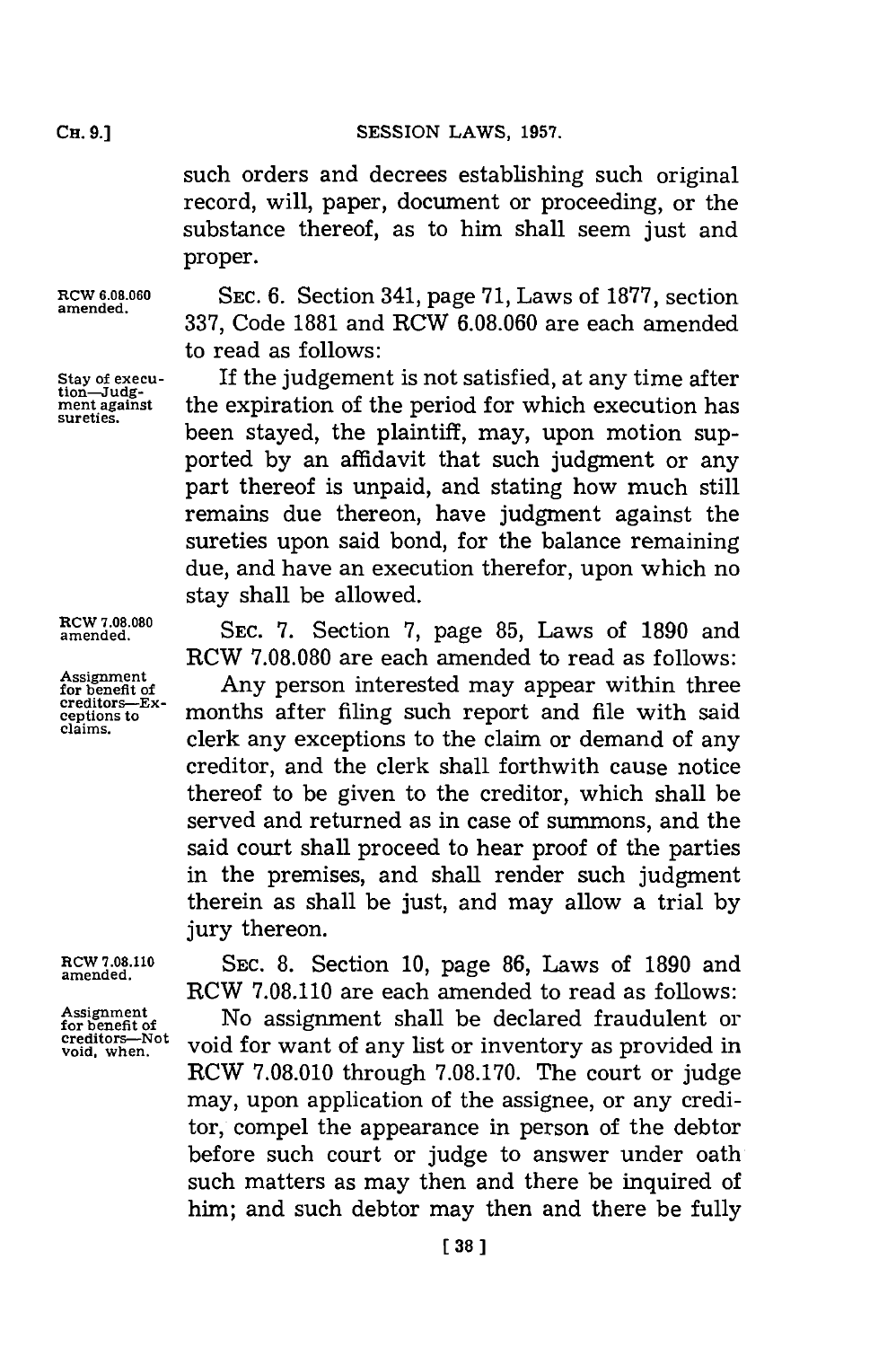examined under oath as to the amount and situation of his estate, and the names of the creditors, and amounts due to each, with their places of residence, and the court may compel the delivery to the assignee of any property or estate embraced in the assignment.

**SEC. 9.** Section **15,** page 42, Laws of **1886** and **RCW 7.12.150 amended.** RCW **7.12.150** are each amended to read as follows:

The court before whom the action is pending may Attachmentat any time appoint a receiver to take possession of <sup>of receiver</sup> for property. property attached under the provisions of this chapter, and to collect, manage and control the same and pay over the proceeds according to the nature of the property and the exigency of the case.

**SEC. 10.** Section **671,** page **138,** Laws of **1877,** RCW **7.36. <sup>4</sup> <sup>0</sup>** section **668,** Code **1881** and RCW **7.36.040** are each amended to read as follows:

Writs of habeas corpus may be granted **by** the **Habeas corpus** supreme court or superior court, or by any judge **grant writ**. of either court, and upon application the writ shall be granted without delay.

**SEC. 11.** Section **153,** page **32,** Laws of **1877,** sec- **RCW 7.40.010** ton **153,** Code **1881** and RCW 7.40.010 are each amended to read as follows:

Restraining orders and injunctions may be *Injunctions*granted **by** the superor court, or **by** any judge **grant.** thereof.

**SEC.** 12. Secton **166,** page 34, Laws of **1877,** sec- **RCW 7.40.150** tion 166, Code 1881 and RCW 7.40.150 are each amended to read as follows:

Whenever it shall appear to any court granting *Injunctions* a restraining order or an order of injunction, or **by disobedience.** affidavit, that any person has wilfully disobeyed the order after notice thereof, such court shall award an attachment for contempt against the party charged or an order to show cause why it should not issue. The attachment or order shall be issued **by** the clerk

**amended.**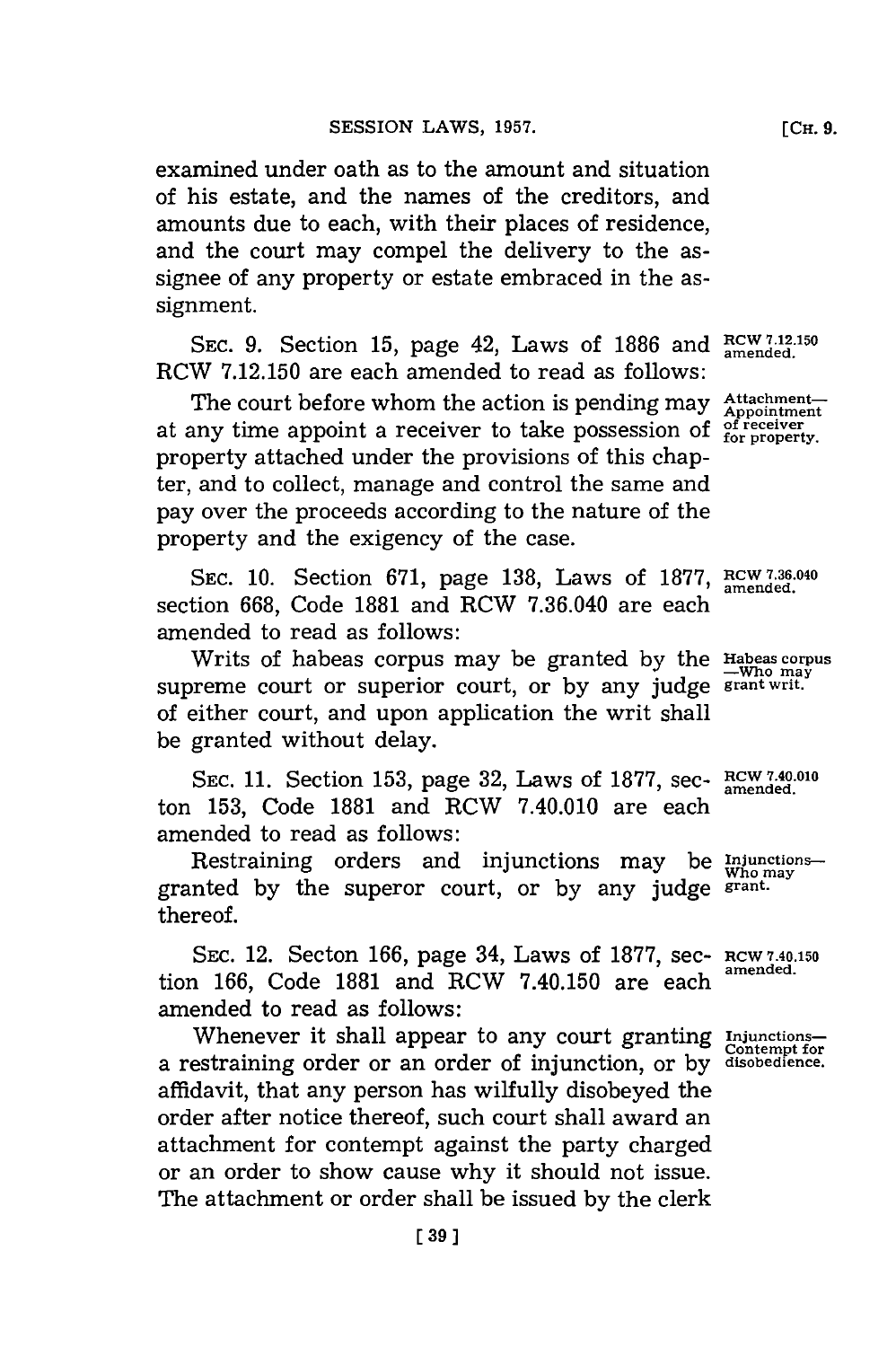CH **9.]SESSION** LAWS, **1957.**

of the court, and directed to the sheriff, and shall be served **by** him.

Repeal. SEc. **13.** Section **36,** page 46, Laws of **1886** and RCW **7.12.320,** and section **173,** page **35,** Laws of **1877,** section **173,** Code **1881** and RCW 7.40.220 are each hereby repealed.

Emergency. SEC. 14. This act is necessary for the immediate preservation of the public peace, health and safety, the support of the state government and its existing public institutions, and shall take effect immediately.

Passed the House January **28, 1957.**

Passed the Senate February **11, 1957.**

Approved **by** the Governor February **19, 1957.**

Explanatory *(The above measure, being remedial legislation introduced at the* request of the Statute Law Committee, was accompanied by the follow-<br>ing explanatory note.)

**1.** Generally:

The Statute Law Committee has recently completed a comprehensive review of Titles 4, **6** and **7** of the Revised Code **of** Washington relating to civil procedure, enforcement of judgments and special proceedings. In the course of this work the committee encountered several statutes, enacted prior to the adoption of the state Constitution, which contain references to terms and vacations of court. While the concept of terms and vacations is not consistent with our Constitution which provides that the supreme court and the superior courts shall always be open for the transaction of business except on nonjudiclal days (Constitution Art. **IV §§** 4, **6,** and Amendment 28) the statutes have never been amended to delete the obsolete language, although the various code compilers have more or less consistently omitted the language from their respective publications. The primary purpose of this bill Is to accomplish the deletion of such obsolete language.

The provisions of this bill were also considered and approved **by** the Judicial Council at its meeting of March **3, 1956.**

Relating to terms and vacations of court, see *Skagit, etc., Lumber Company v. Cole,* 1 Wash. **330 (1890);** *Coyle v. Seattle Electric Company,* **<sup>31</sup>**Wash. **181;** Gordon *v. Hillman,* 102 Wash. 411; also state Constitution Art. IV **§§** 4, **6,** and Amendment **28;** also RCW 2.04.030, 2.04.040, **2.08.030** and 2.08.040; also Rules Peculiar to the Business of the Supreme Court, Rules 4 and **5.** See also Peterson *v. Dillon,* **27** Wash. **78;** State *ex Tel. Romano* v. *Yakey,* 43 Wash. **15,** and State *ex ret. Lockhart v. Claypool,* **<sup>132</sup>**Wash. 374. The words "district court" are herein amended to read "superior court"; see slate Constitution Art. XXVII.

**11.** Additional comments relating to particular sections.

Section **1:** RCW and all earlier compilations have ended this section after the word "thereto". This construction is apparently approved **by** our supreme court, see *Schnebly* v. *Reftmke,* **78** Wash. **565** (1914).

Sec. 4: In the first paragraph, the language relating to terms of court has been deleted and the remainder of the paragraph has been reworded to clarify language remaining after deletion.